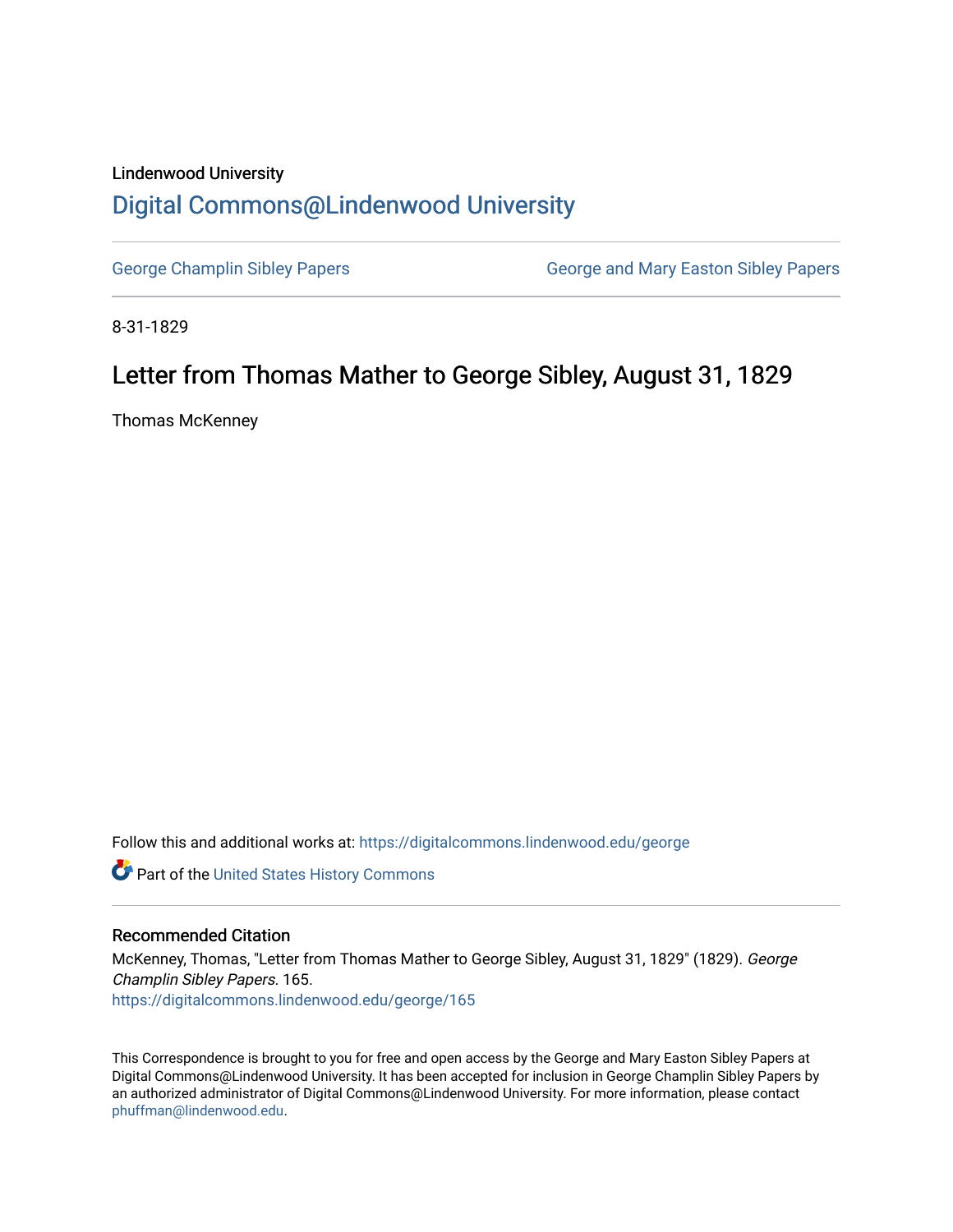31. Augt . 1829 (Private) Recd 14 Sept. Ansd 12 Octo.

Washington August 31. 1829.

#### **Private**

My Dear Sir,

I thank you for yr letter of the 21st Ultimo; & for the remembrance of Mo in these stormy times which it proves you cherish.

We are utterly confounded here at Duff Green's arrogance. Every man believes him to be the very essence of depravity, and yet ------- --------

He has denounced me- & tried hard to have me expelled. He has not yet succeeded. I believe his object is known. Accounts for spoliation (?) for cattle-stealing, by Indians have to pass me. If Duff Green had a creature here he might make his fortune- especially as it is easy to get proof (if I am correctly informed) on the frontiers even under oath. This brings to mind an acct he got passed when he firse came here for cattle alleged to have been lost by him. His acct was supported by oaths of men, & they were believed to be honest, because he was then thought to be so. The acct was for several thousand Dollars. Mr. Mc Ginnis told me at St. Louis in 1827, when I was there, that the Citizens had heard it at Jefferson Court said they would swear that Duff Green never lost a bull, Cow, heifer, Ox, a calf; and that the acct was a fraud.

Now allow me, in confidence, to ask you to make some inquiry about it- & move some member of Congress to call for the accounts & for a Committee, in the person to send for persons & papers. This is one of his drops of bitterness agt me. When he was agent for others to a large amt. the Senate passed an act, providing for it, but the house refused. He will never forgive me for not deciding the case as I did the other, to come within the provisions of the intercourse law- if I had- the supt would have asked for the appropriation, and got it, & he would have been paid. His infamy began to disclose itself before the bill got through the house, & and it was rumored that he had got titles by some way or other to the most of the whole amt ; & the House squashed it .-

If he could get a creature in here, he could soon send out a few men with cattle, & have accounts made up that would enrich him. He is the most destituee of principle of any man I ever knew; & the most perfect blackguard.

I would like to have facts in regard to him. I shall have some of these days to come out. Do glean them for me from Missouri where he is known. St Louis is full of them. We are all disgusted with him here, except, perhaps. .-------

How I lament Pauls failure; & even more so his sickness. Poor fellow, I would love to help him if I could. For your sake I regret his losses. But I rejoice to see how truly you estimate things. With such views, you cannot but be happy.

Paul would make a first rate agent- but I fear there is little hope for him.

Sincerely yours

T. L. McKenney